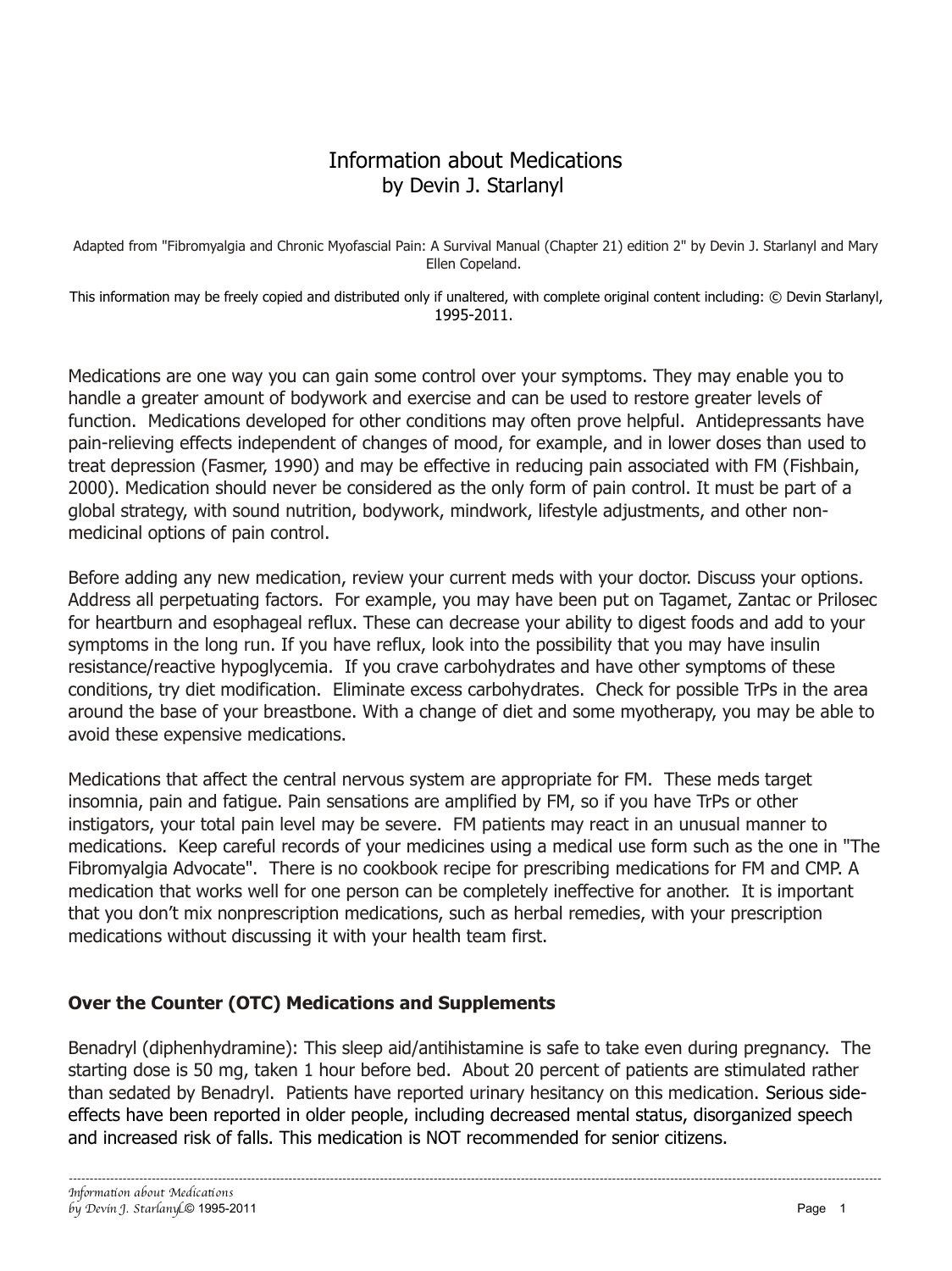Calms Forte: This mix of herbs and minerals may be effective to promote sleep.

Chromium Picolinate: This may decrease carbocraving. It seems to improve the efficiency of insulin (Striffler, Law, Polansky et al. 1995).

Coenzyme Q10 is a vitamin-like substance. Some people have found it helps reduce fibrofog. It's an important part of the mitochrondrial membrane, but we don't understand its functions.

DHEA (dehydroepiandrosterone) turns into estrogen and testosterone in your body. High doses (25-50 mg/daily) can trigger heart irregularities, or even a heart attack (Sahelian and Borken, 1998). Some FM patients report it helps them feel better.

Digestant Enzymes: If you have problems digesting foods, try taking papain or a natural enzyme combination to help your gastrointestinal system break down foods. Avoid those combinations containing hydrochloric acid.

Glucosamine and chondroitin: These may be beneficial in cases of inflammation, bone or cartilage degradation, or problems with ground substance. Glucosamine may cause worsening of symptoms for FM patients with high levels of hyaluronic acid. Hyaluronic acid is also called hyaluronan and is currently being incorporated in many anti-aging creams and "wrinkle" creams. These may not be good for some people with FM. (For more on hyaluronidase, see New Research in the 2nd edition Fibromyalgia and Chronic Myofascial Pain: A Survival Manual Chapter.)

Malic acid and magnesium: Malic acid plays a key part in the metabolism of carbohydrates, as well as in the formation of ATP. Magnesium and B6 are needed for malate to work in energy production (Lowe, 2000). One study showed that this combination is safe and may be beneficial in the treatment of FM (Russell, Michalek, Fletchas et al. Abraham, 1995).

Melatonin: Melatonin is a neurotransmitter that the body changes into serotonin. It may help reduce tender point count and severity of pain as well as improve sleep significantly in FM patients (Citera, Arias, Maldonado-Cocco et al. 2000). Patients with FM may have low melatonin secretion during the hours of darkness. This may contribute to poor sleep, fatigue, and enhanced pain (Wikner, Hirsch, Wetterberg et al. 1998). Melatonin in sufficient dosage may inhibit ovulation. Up to one-third of those who try melatonin become depressed. If depression occurs, stop taking it immediately and alert your doctor. Melatonin should not be taken by people with autoimmune conditions (Lapin, Mirzaev, Ryzov et al. 1998). Melatonin may help reduce seizure-like symptoms.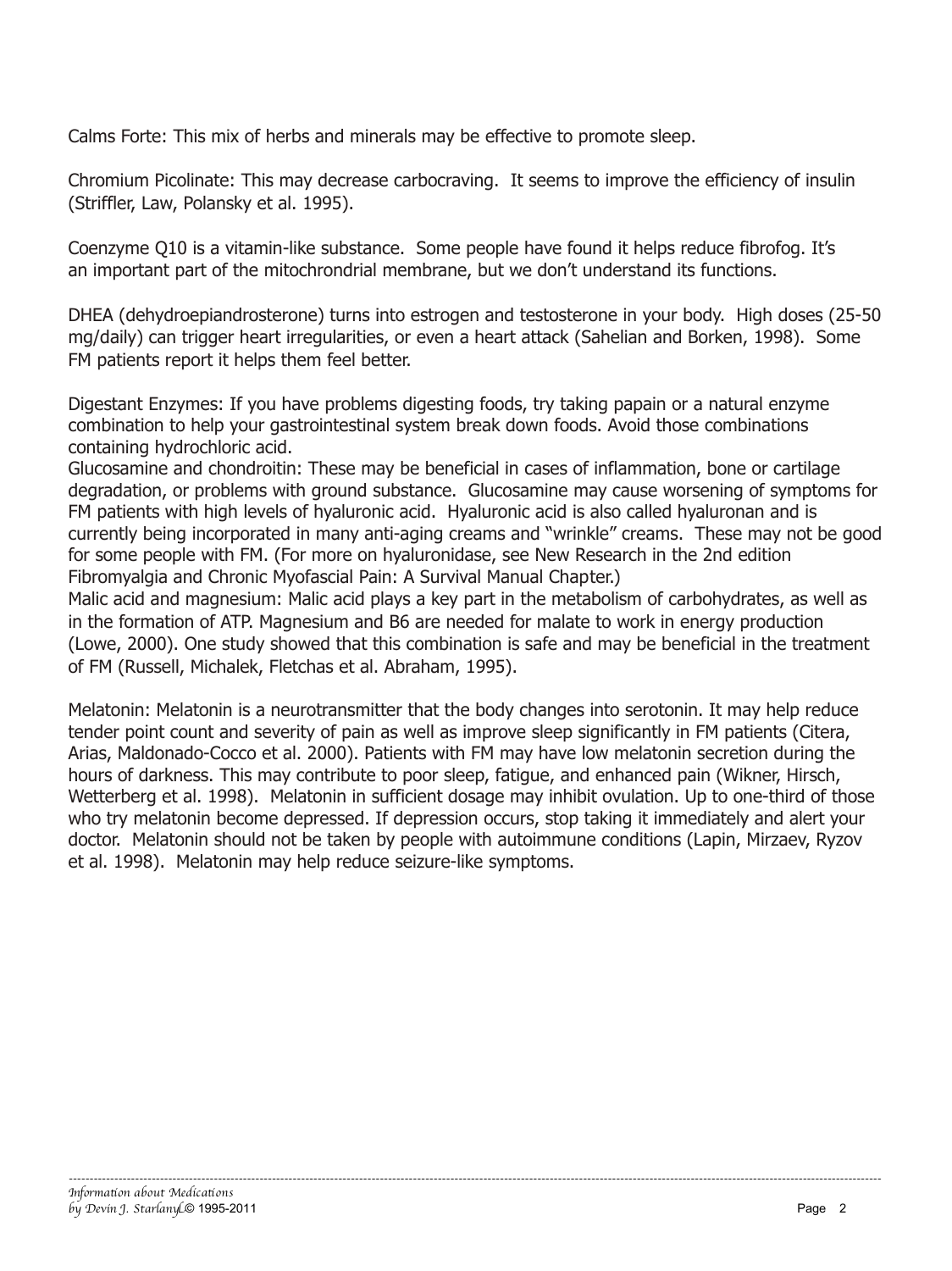NSAIDS: Nonsteroidal anti-inflammatory agents (NSAIDS) can be effective in cases of inflammatory pain, but neither FM nor CMP are inflammatory. NSAIDs include medications such as aspirin, ibuprofen and naproxen. NSAIDS have serious side effects including: asthma, cell toxicity, and chromosome abnormalities (Leach, Frank, Berardi et al. 1999). A large majority of the patients who develop serious GI complications on NSAIDS have never had previous mild side effects. Treatment with antacids and H2 receptor antagonists may increase the risk for subsequent serious GI complications (Singh, Ramey, Morfeld et al. 1996).

Simethicone: This anti-gas medication can be very effective to reduce bloating and some IBS symptoms.

### **Prescription Medications**

#### **Pharmacies and Pharmacists**

Have all your prescriptions filled at one pharmacy so your pharmacist can warn you of any possible drug interactions, no matter how many doctors you have. Your pharmacist can be a great ally and teacher. Learn about your medications. Develop a working relationship based on mutual respect and trust. Educate your pharmacist about FM and CMP. The handout "What Your Pharmacist Should Know" from The Fibromyalgia Advocate may be helpful. If your pharmacist treats you like a drug addict or malingerer, let him/her know that this is inappropriate, and that you do not allow inappropriate behavior from health care providers.

### **Compounding Pharmacists**

Compounding pharmacists are different than standard pharmacists. They are like the ancient apothecaries, only with all the present day knowledge and technology available. All pharmacists learn something about compounding prescriptions, but compounding pharmacists are specialists in the formulation of pharmaceutical compounds from basic ingredients, in the exact dosage form, strength and combination you require. You may need a dye-free, sugar-free, alcohol–free or preservative-free formulation, for example.

When you take a medication orally, you dose the whole body. Often this is not necessary for localized symptoms. It isn't sufficient for any pharmacist to put a drug into topical form. This drug must be bioavailable in this form, and a true compounding pharmacist knows how to do this. Standard topical preparations compounded include NMDA- and Calcium Channel Blockers, medications such as Neurontin, NSAIDs and opioids. Your doctor may not be utilizing this option, and you may be able to provide him/her with an important contact. To find a compounding pharmacist near you, see International Association of Compounding Pharmacists website www.iacprx.org.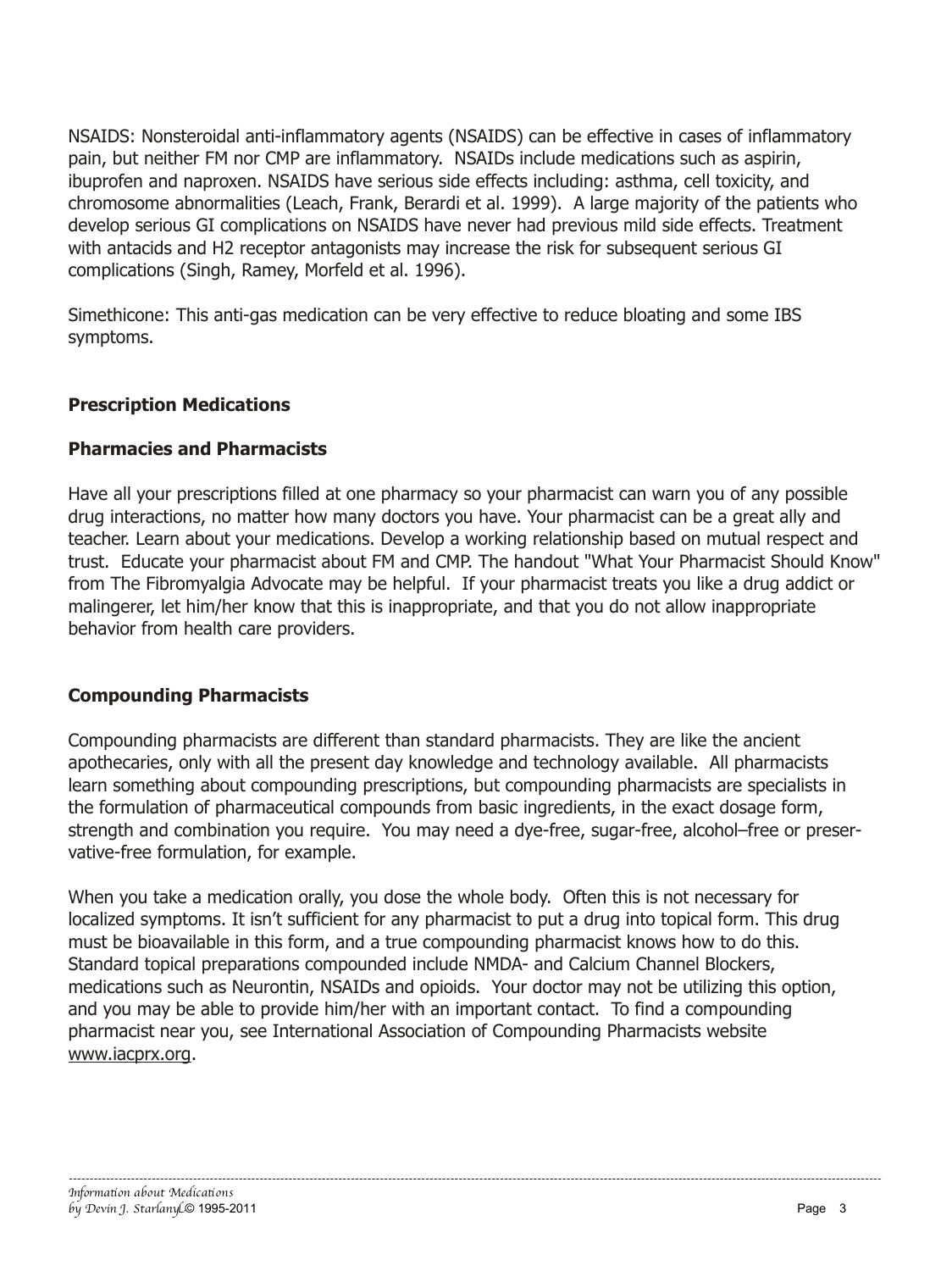### **Generic Medicines**

Generic and brand name drugs are not always exact equivalents. Some FM and CMP patients may be sensitive to the differences. The generic company must prove to the FDA that when someone takes the drug, the amount of the active substance released by the generic is the same as would be obtained with the brand- name drug (that it is bioequivalent). Doctors and patients are led to believe that this means the generics are the same as the brand names. This is not always true. The FDA considers two formulations as bioequivalent when the rate of adsorption varies no more than -20% or +25% (Banahan, Kolassa 1997). This means that there can be 20 percent less usable medication in a dose, or 25 percent more!

### **Prescription Medications List**

This list of medications is only a partial listing of those used in FM and CMP and doesn't even include all that we have in our book. Medications are now available for FM and more are in the pipeline. Medications may be helpful and necessary to control pain and other symptoms, but one must always identify the perpetuating factors and bring them under control to prevent recurrence of symptoms.

Ambien (zolpidem): This is a hypnotic for insomnia. It can be a tremendously effective sleep aid, but you may have to get in bed right after you take it. As with any hypnotic, you may not remember anything you watch or read after you take it, but you are still responsible for your actions. In other words, if you eat a pint of ice cream, you won't remember the wonderful taste experience, but you will have those extra calories. One study showed that short-term treatment with Ambien (5 to 15 mg) doesn't affect FM pain, but is useful for sleep and subsequent daytime energy (Moldofsky, Lue, Mously et al. 1996). William Dement, the father of the field of sleep medicine, writes that Ambien is the safest and most useful sleep medication for long-term use as well (Dement and Vaughan, 1999). There have been some reports of serious depression from Ambien.

Atarax (hydroxyzine HCl): This antihistamine and anxiety-reliever may be useful if itch, rashes or hives is a problem.

Atrovent (ipratropium Bromide Nasal Solution 0.06%) is a prescription nasal spray that is anticholinergic. Trigger points can cause congestion and runny nose, and they are associated with excess acetylcholine at the motor end plate. This spray comes in a 15 ml spray bottle, and may be very helpful for these symptoms when TrPs are involved. Start carefully, with one spray one day, and check for any side effects.

BuSpar (buspirone HCl): This drug may improve memory, reduce anxiety, and help regulate body temperature. It is not as sedating as many other antianxiety drugs.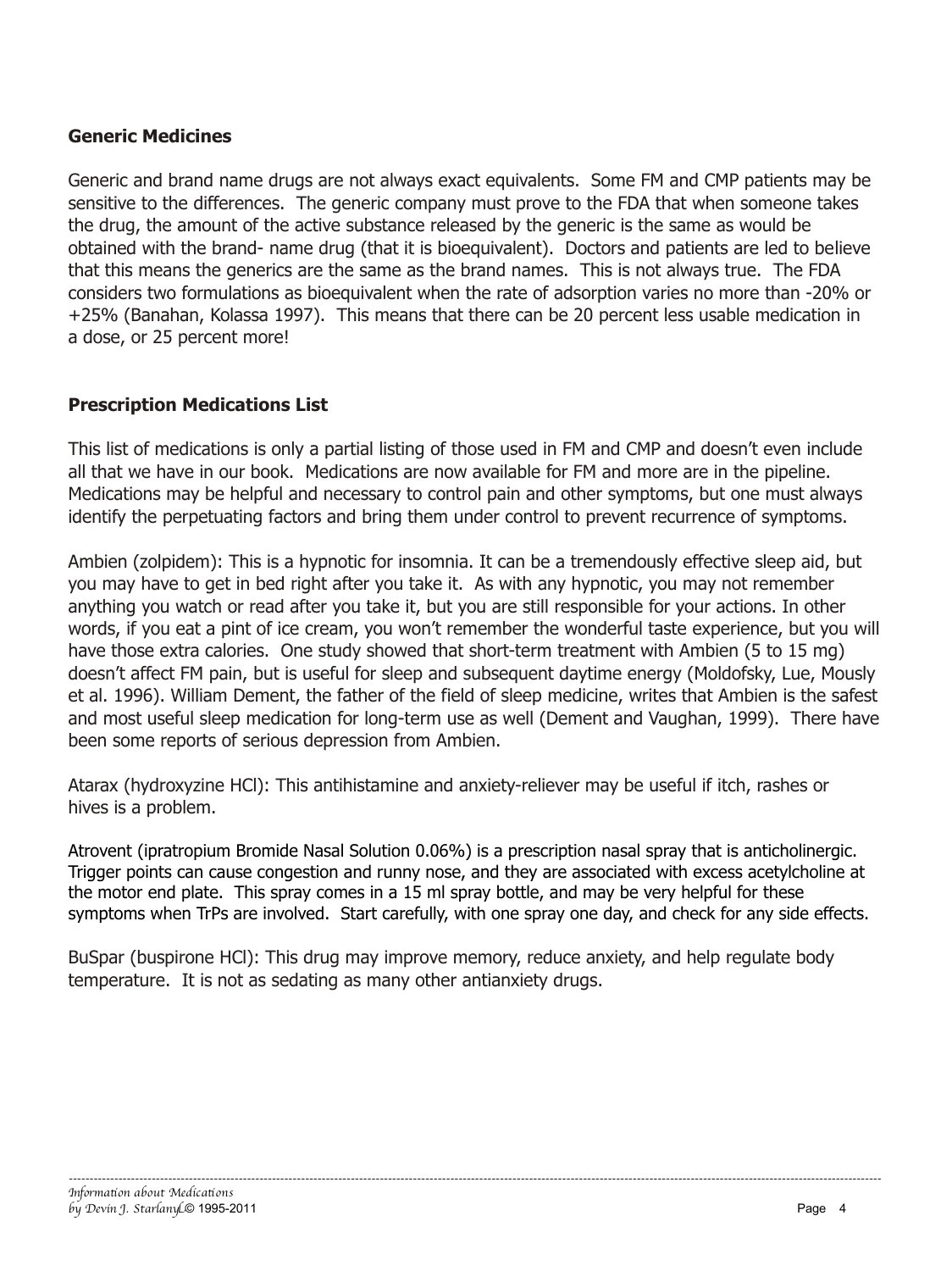Carisoprodol Topical: This medication can be compounded for you by a compounding pharmacist (see Compounding Pharmacist section of this handout). This formulation is more expensive than oral carisoprodol, but a small amount can go a long way and can target specific tight areas of tissue. I have observed that it is helpful for myofascial TrPs and also may be helpful in wider areas of tightened myofascial tissue. It may relieve pain caused by this tightness, but one must still look for perpetuating factors to prevent recurrence of symptoms.

Catapres (clonidine): This drug may help Restless Leg Syndrome (RLS) (Wagner, Walters, Coleman et al. 1996).

Clarinex (desloratidine): This is an active metabolite of the antihistamine loratidine and significantly more potent. It also inhibits the expression of cell adhesion molecules and inhibits formation and release of inflammatory cytokines and other inflammatory mediators (Agrawal DK 2001). These inflammatory mediators seem to play a significant role in central sensitization such as occurs in fibromyalgia. If you need to take an antihistamine anyway, it may be worth a trial of Clarinex to see if the fibromyalgia pain lessens.

Cymbalta (dulexetinel): This serotonin and norepinephrine reuptake inhibitor, originally used for major depressive disorders, may be effective for FM patients who are lacking sufficient amounts of both of these neurotransmitters. Research has shown it to be especially effective for women with FM (Arnold, Lu, Crofford et al 2004). The enzyme CYP2D6 is involved in metabolism of this medication, so it may not be effective in some patients. You can be tested for this metabolic problem. There can be serious side effects that could be mistaken for worsening of FM symptoms, so talk to your doctor and your pharmacist in depth about possible concerns with this medication, and talk to your family and companions about looking for possible changes that you may not notice. Desyrel (trazodone): This antidepressant may help with sleep problems. It must be taken with food. It should not be used in women who may be or may become pregnant.

Effexor (venlafaxine HCl): This is an antidepressant and serotonin and norepinephrine reuptake inhibitor. Food has no effect on its absorption. When discontinuing this, taper off slowly.

Elavil (amitriptyline): This antidepressant is inexpensive, but it can cause photosensitivity, morning grogginess, weight gain, dry mouth, and slow intestinal movements. It may cause RLS.

Flexeril (cyclobenzaprine): This may sometimes stop spasms, twitches, and some tightness of the muscles. It generates stage-four sleep, but it may cause gastric upset and a feeling of detachment.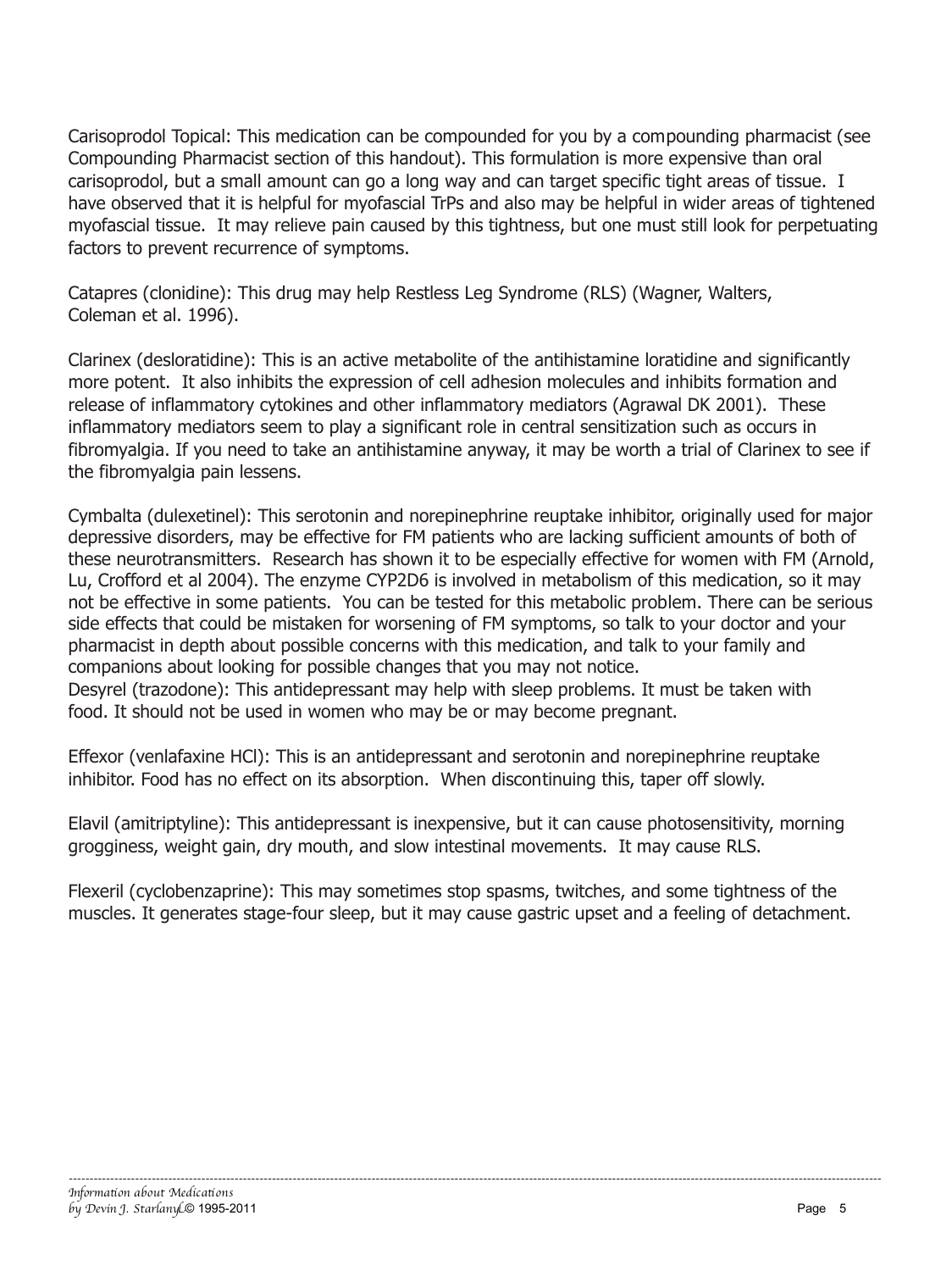Guaifenesin: Guaifenesin is the active ingredient in many expectorants and is used experimentally for FM. Most OTC guaifenesin preparations contain sugar, alcohol, and/or pseudoephredine. These should be avoided.

Inderal (propranolol HCl): This may help reduce the pain load, although your blood pressure may drop with its use. Antacids will block its effect.

Klonopin (clonazepam): This is an anti-anxiety, anti-convulsive and anti-spasmodic medication. It may help with muscle twitching, RLS, and nighttime teeth grinding.

Lidocaine, intravenous: Studies in humans show that this can be a safe and effective treatment for some cases of FM (Schafranski, Malucelli, Machado et al. 2009).

Lidocaine patch 5% (Lidoderm): These patches may be helpful for adjunct therapy if there is a key TrP or key localized perpetuating factor such as a spinal problem or joint that is setting off a TrP cascade. They can only be used 12 hours every 24, and the upper limit of use by the manufacturer is 3 at once.

Lidocaine, topical: Research indicates that many of the symptoms of IBS can be reduced by the use of topical lidocaine rectally (Verne GN, Robinson ME, Vase L et al. 2003). Topical lidocaine is available in the USA and some other countries as a 5% ointment in 35.44 g (1••• oz.) tubes.

Lunesta (eszopicione): This medication has been approved for long-term use and can help some people who are not getting deep sleep. If it works on you, it may reduce other symptoms related to lack of sleep, including pain. For some, this medication may only be effective for a brief time.

Lyrica (pregabalin): Some patients treated with pregabalin at 450 mg a day showed significant improvement in fibromyalgia pain, sleep and fatigue. If you try this medication, talk with your doctor about starting with a lower dose and working up until you find the lowest effective dose with the least side effects for you. This gamma-aminobutyric acid (GABA) analogue has been approved for neuropathic pain and for use specifically for fibromyalgia. This may be a useful substitute for Neurontin. The research is positive, but there have been reports of dizziness, sleepiness, peripheral edema, weight gain and/or concentration/attention difficulty.

Mirapex (pramipexole): This dopamine receptor agonist has been helpful in some patients with fibromyalgia (Holman, Myers 2005). Dopamine is a neurotransmitter, and there is no easy way to know what neurotransmitters are lacking (or are in overabundance) in each FM patient. There have been many side effects reported with this medication, including serious depression and confusional states, so be careful. Research indicates that it may cause or worsen compulsive disorders in FM as well as Parkinson's patients (Holman AJ 2009).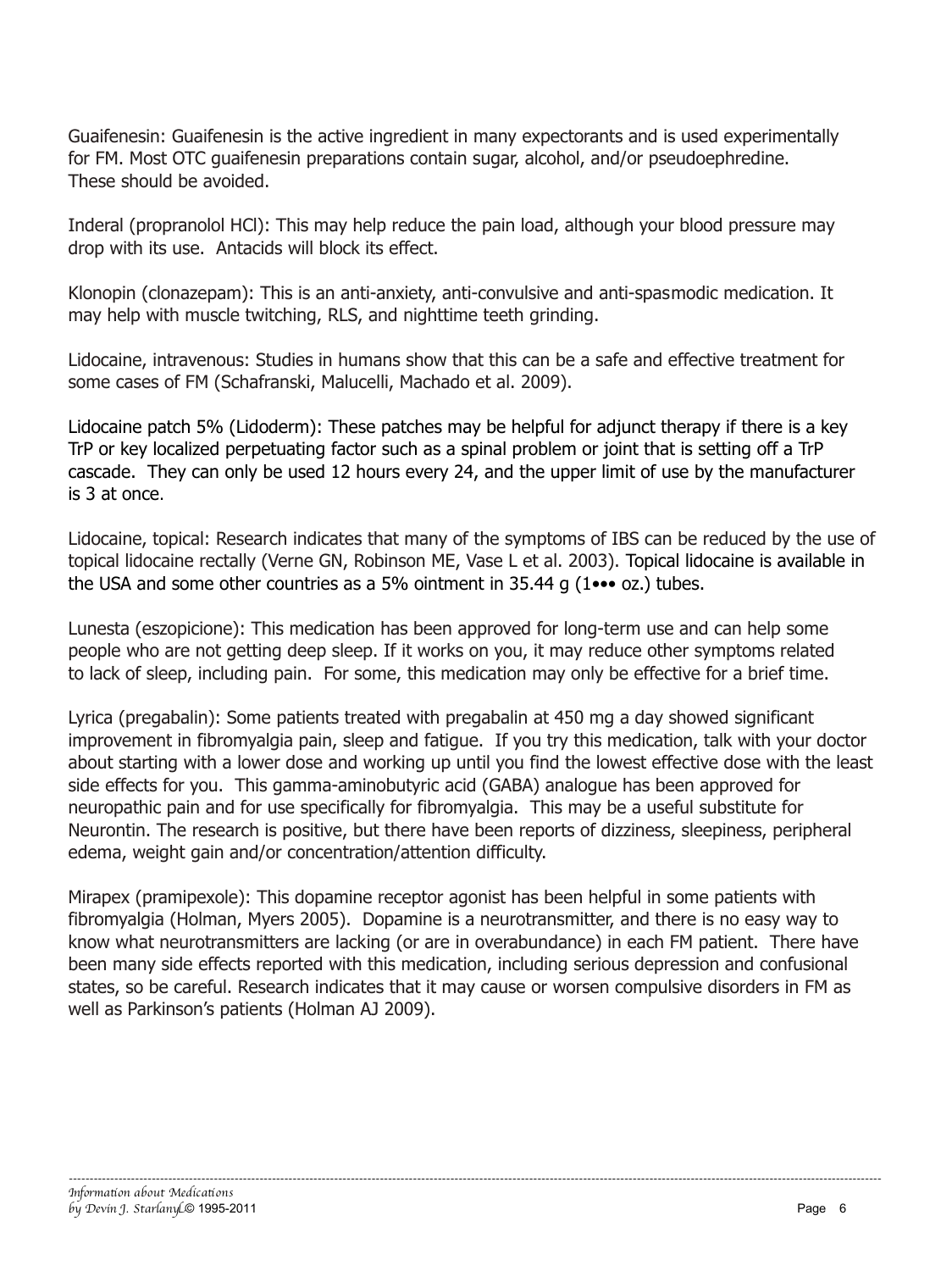Neurontin (gabapentin): This anticonvulsant is effective for hyperalgesia and allodynia (Attal, Brasseur, Parker et al. 1998). You may be able to lessen any side effects by drinking extra water. As dosage increases, bioavailability decreases. A 400 mg dose is about 25% less bioavailable than a 100 mg dose. This medication should not be discontinued abruptly.

Opioids: Due to the fact that some doctors consider the use of opioids to be controversial in the treatment of FM and CMP, these medications are covered in depth at the end of this list.

NMDA (N-methyl-D-aspartate) inhibitors: NMDA antagonists can moderate or eliminate some symptoms of central sensitization, such as secondary hyperalgesia (Oestreicher, Desmeules, Piguet et al. 1998). NMDA inhibitors include ketamine, dextromethorphan, memantine, amantadine, methadone, dextropropoxyphene, and ketobemidone. NMDA-receptor inhibitors may be effective in the treatment of some types of chronic pain (Sang, 2000). Ketamine reduces pain in a sub-group of FM patients (Graven-Nielsen, Aspegren, Henriksson et al. 2000). NMDA inhibitors also boost the effect of opioids.

Pamelor (nortriptyline HCl): This tricyclic antidepressant is used for insomnia. Some people find it stimulating, however, and must take it in the morning to allow restorative sleep that night.

Paxil (paroxetine HCl): This SSRI may also reduce pain and has been found helpful in menopausal hot flashes (Gender Issues). Some people find it stimulating and may need to take it in the morning to allow for sleep that night.

Procaine injection for TrPs: TrP Injection protocols can be found in Travell and Simons Trigger Point Manuals. TrP injections must be given in the proper manner, with the patient properly positioned for each specific muscle, and performed with spray and stretch, rewarming, and range of motion exercises. Perpetuating factors must be addressed for lasting effects. TrP injections are not to be done with steroids. Injection therapies are becoming an integral part of the multidisciplinary therapies required to improve and rehabilitate pain patients (Kim 2002). Trigger point injection therapy is a valuable procedure for pain relief in patients with just myofascial TrPs and for patients with both FM and myofascial TrPs (Hong, Hzueh 1996).

Relafen (nabumetone): This NSAID may be better tolerated because it is absorbed in the intestine, thus sparing the stomach.

Remeron (mirtazapine): This antidepressant is unrelated to SSRIs, tricyclics or MAO inhibitors. It seems to cause fewer occurrences of common side effects.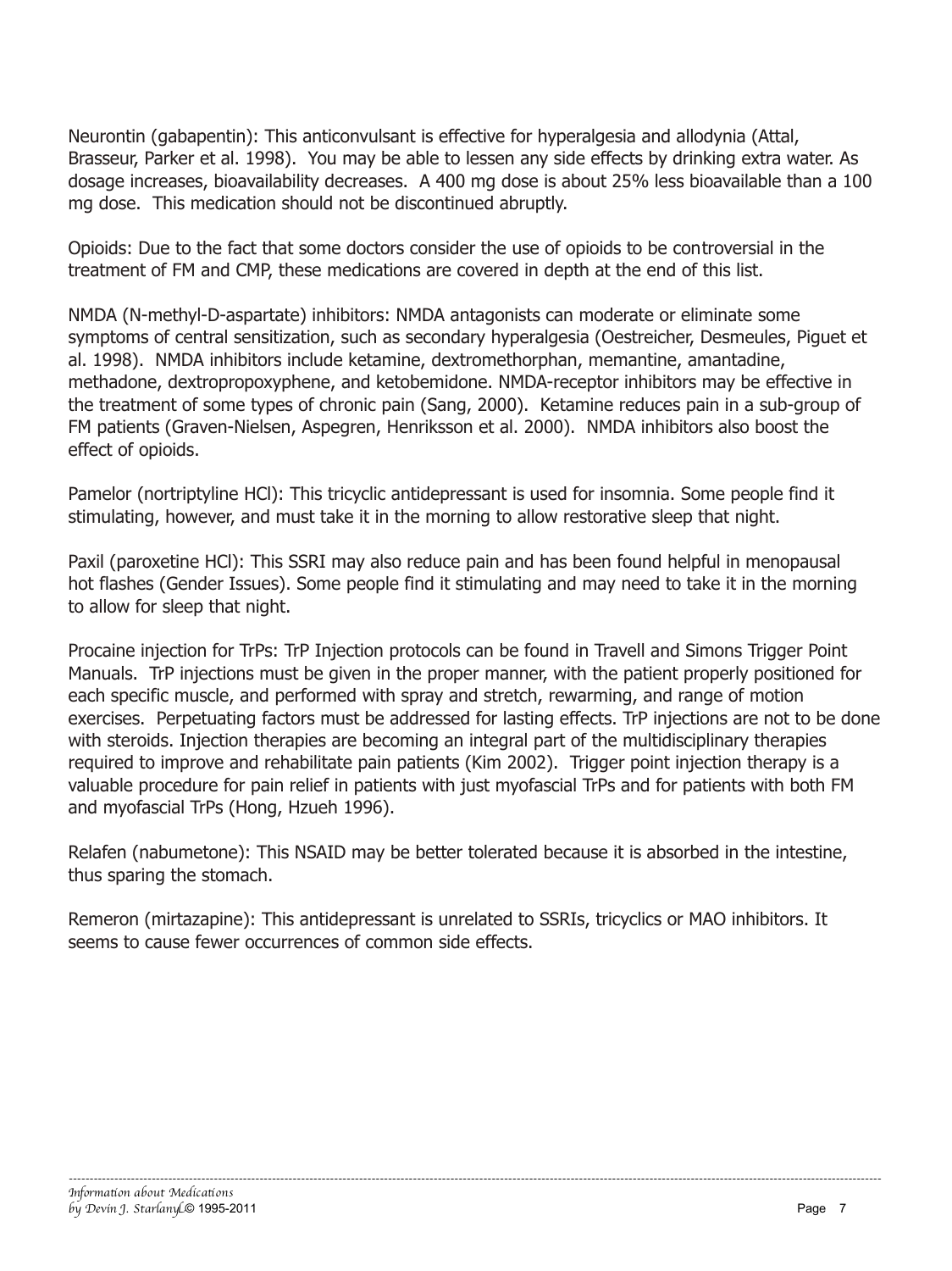Restoril (temazepam): This hypnotic may be useful to improve sleep. There are few reports of "hangover" effect.

Serzone (nefazodone HCl): This antidepressant is unrelated to SSRIs, tricyclics, or MAO inhibitors. It inhibits serotonin and norepinephrine, but has a low bioavailability that varies.

Sinequan (doxepin HCl): This tricyclic antidepressant and antihistamine combination can cause sedation. It may enhance the effects of Klonopin and can reduce muscle twitching by itself. Soma (carisoprodol): This central nervous system muffler works rapidly. Effects last from four to six hours. It helps patients to detach themselves from their pain, and can damp the sensory overload of FM. It should not be used as the only pain control. There are some reports of dependency. It can cause respiratory depression given in conjunction with propoxyphene. Treatment of FM with the combination of carisoprodol, acetaminophen and caffeine is effective (Vaeroy, Abrahamsen, Forre et al. 1989).

Sonata (zaleplon): This is a short–term-acting hypnotic. You don't have to take it every night if you don't always have insomnia, because you can take it at bedtime or even later on those nights you have difficulty. You do need four hours to sleep it off (Elie, Ruther, Farr et al 1999).

Statin drugs for high cholesterol, such as Crestor (rosuvastatin calcium) and Lipitor (atorvastatin calcium), can cause muscle pain and weakness. These are both symptoms of myofascial TrPs, and the muscle pain is a symptom of FM. Central sensitization of FM may amplify the extra muscle pain. Patients in multiple medications are at extra risk of myopathy as a statin side-effect, as are hypothyroid patients. There are also reports of enhanced post-exercise pain, and this may adversely affect physical therapy as well. Patients with acute illness or undergoing hospitalization have been advised to discontinue statin use (Tomlinson, Mangione 2005). Statins may interrupt or negatively affect processes that are already impaired in patients with myofascial TrPs. Statins affect biochemicals that are involved in mitochondrial respiration metabolism and may adversely affect cell stability. The risk of use of statins for patients with FM who already may have dysfunctional mitochondrial respiratory function, or for patients with TrPs who already have oxygen starved areas around the TrPs, must be weighed carefully. Some doctors have reported that they could not successfully treat TrP patients until the patients were taken off statin medication.

Ultram (tramadol HCl): This medication for moderate to severe pain acts on the central nervous system. It may cause constipation, nausea, dizziness, headaches, weariness, tightening of jaw and neck muscles, and vomiting. Some doctors have reported psychological addiction to Ultram that is even harder to break than narcotic addiction. This medication can lower the seizure threshold.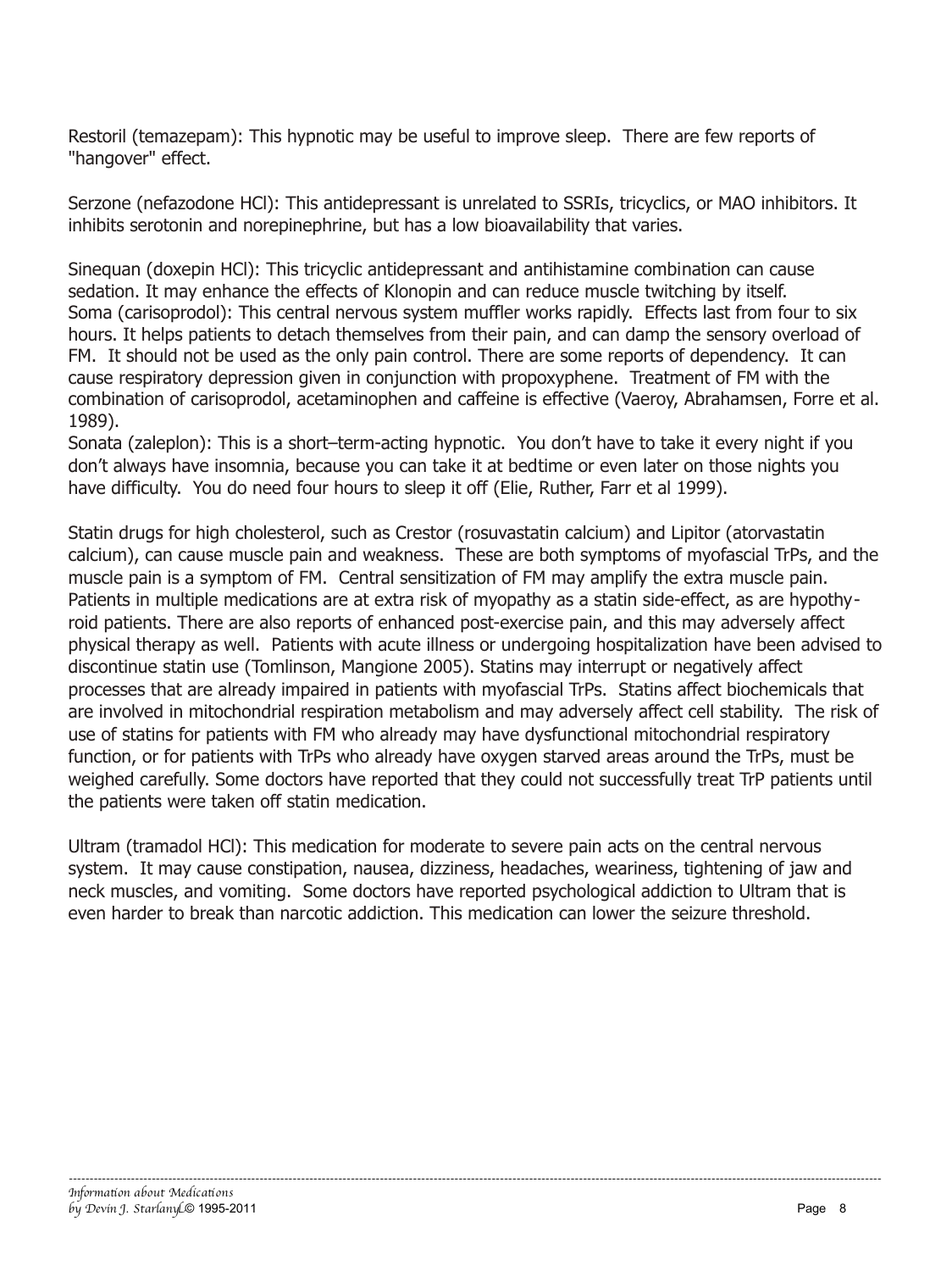Vapocoolant Sprays: A variety of vapocoolant sprays are available from Gebauer Company (www.Gebauerco.com). In experienced hands, these vapocoolant sprays can be very effective in the spray and stretch form of bodywork, instantly providing increased range of motion and pain relief. You can also learn to use some of them at home. They may be very useful for temporary relief of TrPs that are difficult to self-treat, such as those causing angina-type pain.

Wellbutrin (bupropion HCl): This antidepressant is sometimes used in FM in place of Elavil, but it can promote seizures.

Xanax (alprazolam): This anti-anxiety medication may be enhanced by ibuprofen. It aids the formation of blood platelets, which store serotonin, and it raises the seizure threshold. It must not be used during pregnancy. When you stop taking it, taper off gradually.

Xyrem (sodium oxybate): This medication has been shown to provide deep level sleep and may be effective for both FM and chronic myofascial pain. For more on Xyrem see "Medical Handouts".

Zanaflex (tizantidine hydrochloride): This muscle relaxant may help with RLS. It may help to reduce muscle tightness and may have sedative effects. This is another medication you may have to take just before bed, as there have been reports of loss of muscle control. Some patients also mention hallucinatory effects.

Zofran (ondansetron): This medication helps about 50% primary FM patients, according to one study (Hrycaj, Stratz, Mennet et al. 1996). The response was not the same in post-traumatic FM.

Zoloft (sertraline HCl): This is commonly used to help with sleep problems. There have been several reports of night sweats with strong ammonia odor. It may be useful for PMS (Yonkers, Halbreich, Freeman, et al 1997.)

Zyprexa (olanzapine): This neuroleptic medication may be helpful to relieve fibromyalgia pain and increase function, even if other medications have not helped (Kiser, Cohen, Freedenfelt et al 2001). [Note: This med has properties that have improved my sleep efficiency, as demonstrated by my last two sleep studies -from 64% to 91% -- although I still didn't get any Stage 3 or 4 sleep. Overall it has improved my energy and reduced my pain, probably as a result of better sleep. It should be noted that Zyprexa is known to cause diabetes. I've gained weight by 15%, making me more at risk, so it's important to monitor blood sugar. NA Solo]

Most people who find Benadryl stimulating rather than sedating seem to have the same response to Pamelor, Paxil, and Ultram. I don't know why, but I suspect it may be a clue to the parameters of a subset of FM.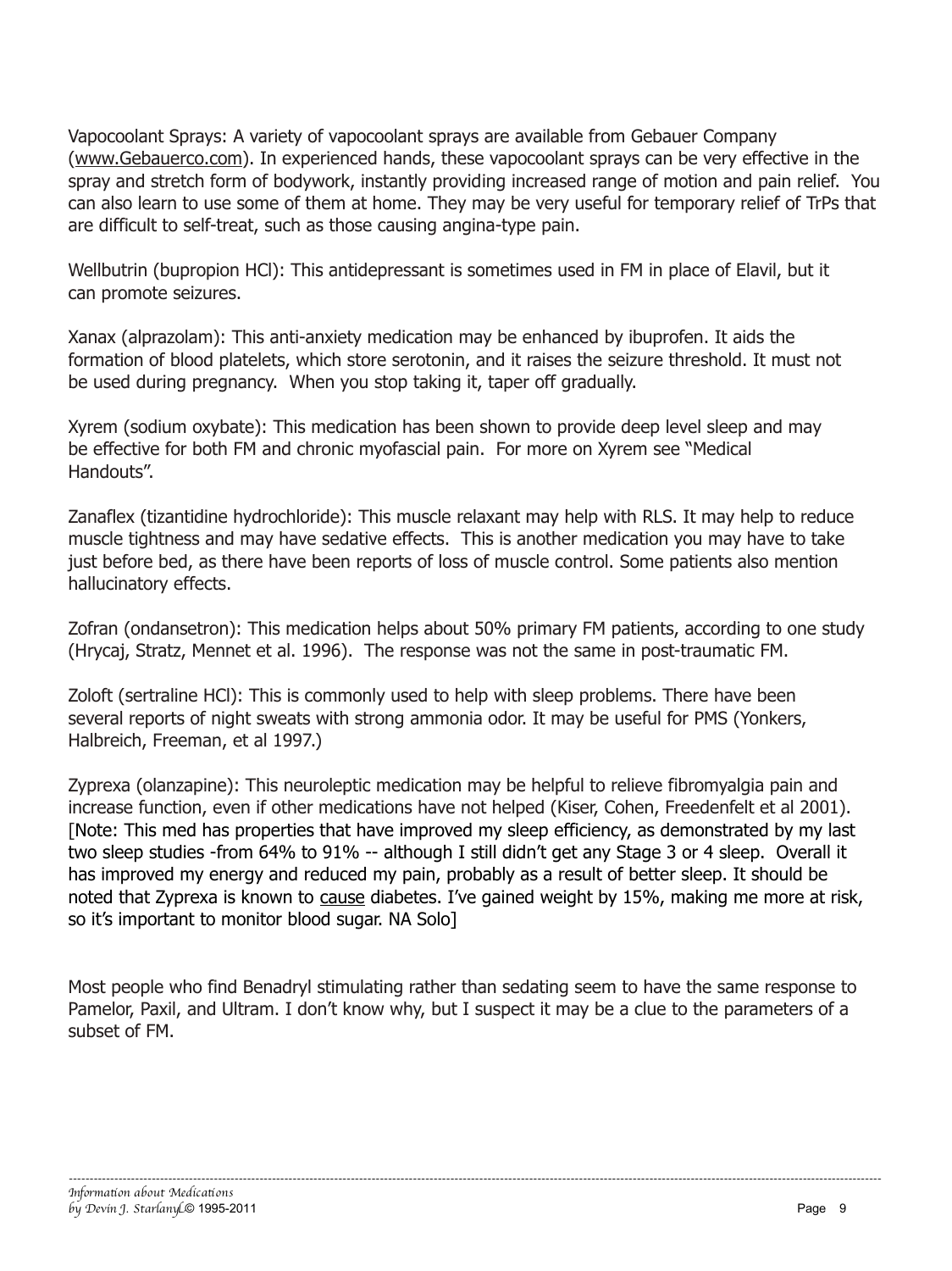## **Medications, Pain and Opioids**

Too often readers have told me, "My doctor would not prescribe this medication because it is too hard to get someone off it". It's hard to stop taking a medication that will relieve your pain. It's nearly as hard as trying to figure out why any doctor in his/her right mind would want you to do so. In the best of all worlds, early FM and single TrPs would be promptly diagnosed and treated. In our present reality, central sensitization and allodynia of FM coupled with the pain generated by TrPs can make this world a living hell for patients who haven't been promptly diagnosed and treated. We must deal with reality as it is today, unhampered by outmoded belief systems. Pain control is imperative to reduce any further sensitization of the nervous system, as well as to allow appropriate bodywork without additional shock to the pain sensing system. I am not advocating opioids as the first method of pain control or as the singular method of pain control. When other options have failed, medical literature documents that opioids, in conjunction with a thorough pain control program including bodywork, mindwork and life style adjustment, are a logical and humane option in the treatment of severe FM and CMP. The rest of this section will be from medical journal articles. For more information on this subject, see "The Fibromyalgia Advocate".

The treatment of non-cancer pain with opioids may work for patients who don't gain sufficient reduction of pain by other therapies (Dertwinkel, Wiebalck, Zenz et al. 1996).

Opioids may be the only hope of relief to many people with chronic pain (Shannon and Baranowski. 1997). Higher levels of opioid use are not associated with higher levels of disability or depression (Ciccone, Just, Bandilla, et al. 2000).

Chronic opioid use at the proper dosage, tailored to patients' need and tolerance, did not significantly impair perception, cognition, coordination, and behavior (Galski, Williams and Ehle, 2000).

From a purely pharmacological point of view, opioids have perhaps the best side effect profile of any drugs we have available for pain (Horning, 1997).

Unlike the chemically dependent patient whose function is impaired by medications, the chronic pain patient's level of function may improve with proper use of medications, including opioids (Seas and Clark, 1993).